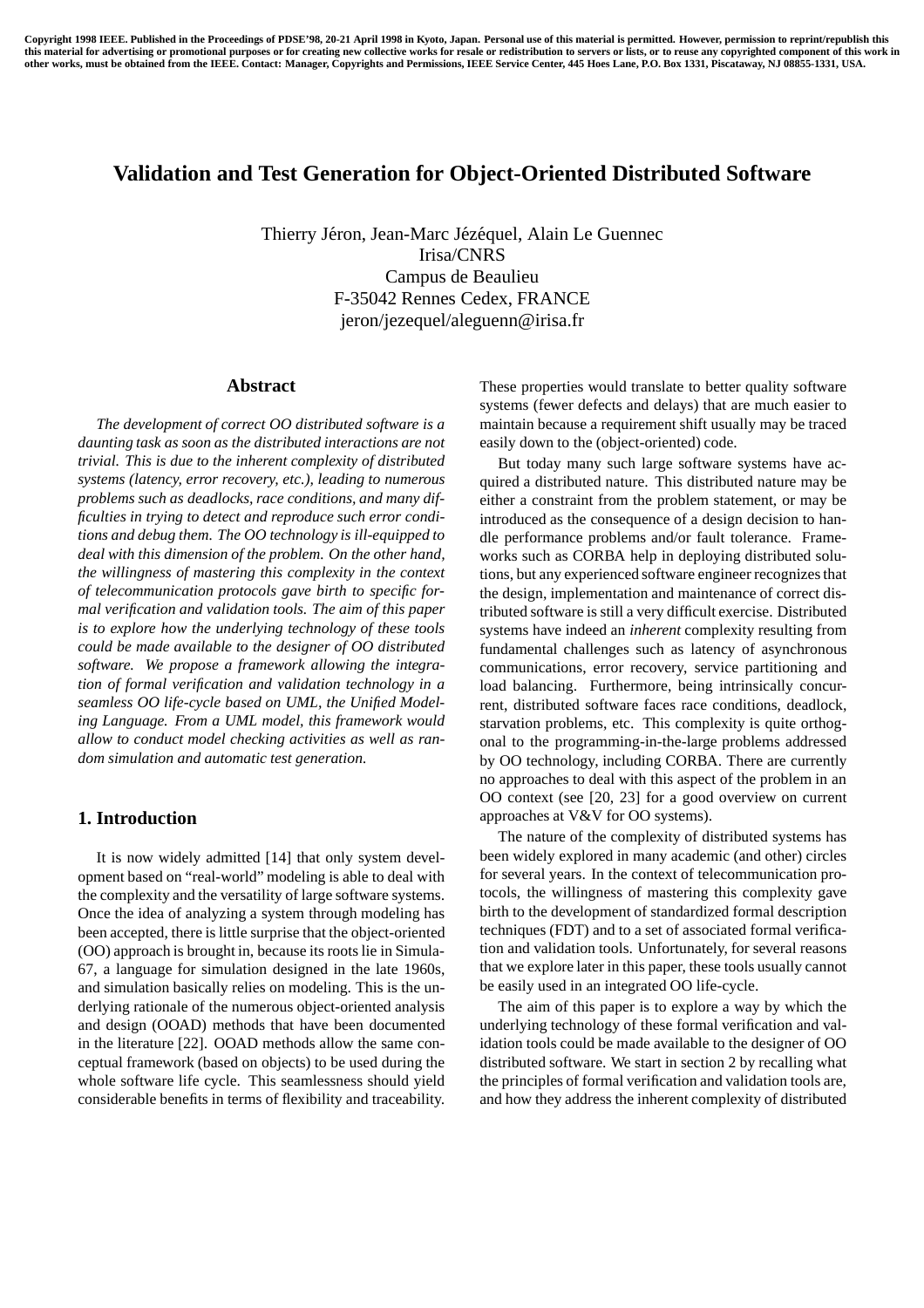systems. We then try to analyze why they are still seldom used. Section 3 presents the most important aspects of the Unified Modeling Language (UML) and explain how it relates to formal description techniques. In section 4, building on this analysis, we outline a tentative OO framework based on the UML making possible the use of formal verification and validation technology. We then show in section 5 how the various formal verification and validation activities can be conducted within our framework. Finally, we conclude on the applicability of our approach for real size cases, and on the perspectives of the integration of formal verification and validation technology in the OO life-cycle.

# **2. Validation and Verification of Distributed Software**

## **2.1. A set of complementary formal techniques**

Validation techniques vary widely in their forms and their abilities, but they always need a formal description of the distributed software system. They output data on properties of the system under consideration that can be viewed with some confidence level. Basically, the designer may attack his/her software by three complementary techniques. We list here their advantages and major drawbacks:

- *formal verification of properties*: it gives a definite answer about validity by formally checking that all possible executions of the specification of the distributed software respect some properties (e.g. no deadlock). But existing methods, such as *model-checking*, which often imply the construction of the graph of all the states the distributed system could reach, can only be easily applied to the analysis of very simplified models of the considered problem [11]. Otherwise there is a combinatory explosion of the number of states that forbids such a brute force verification. This forces the distributed software to be described at a high abstraction level, so its formal verification lets the problem of property preservation during its refinement course widely open. An alternative is to use on-the-fly modelchecking [5] or local model-checking [25] which may avoid the construction of the complete graph.
- *intensive simulation*, using a simulated (and centralized) environment: it can deal with more refined models of the problem and can efficiently detect errors (even tricky or unexpected ones) on a reasonable subset of the possible system behaviors. Formally, it consists in randomly walking the reachability graph of the distributed software. The main difficulty is to formally describe and simulate the execution environment. This is generally simplified, because it would not be realis-

tic (nor interesting) to take into account all the parameters of a real system, such as the influence of message size on transmission delays, or the exact operation durations (which are not computable without execution).

• *observation and test* of an implementation: here, the execution environment is a real one. But since there is a lack of tools to observe a distributed system as a whole, it will be difficult to actually validate the software. Anyway, producing the test cases for the distributed system is a costly task that can be allieviated only if one is able to automatically generate the tests from a formal specification of the system and a set of test purposes.

It appears that these approaches are more complementary than in competition, and that an advised project manager would try to use them all. However this is hard in practice because the formalisms used in these various stages differ widely. Most of these techniques have been developed in the context of the Formal Description Techniques (FDTs) for protocols, where they have been successfully applied to various toy and real problems.

### **2.2. An example of test generation tools: TGV**

TGV is a prototype tool developed in collaboration by the Pampa project of IRISA/INRIA Rennes and Verimag Grenoble [7, 8, 17]. Its aim is to automatically generate test cases for conformance testing of reactive systems, starting from a formal specification of the system and test purposes allowing to select test cases. These test cases are composed of interaction sequences. An interaction is either an output of the tester which is proposed to the implementation, or an input which is an expected answer of the implementation according to its specification. Test cases also contain timers which insure the finiteness of the test execution and verdicts that are produced according to the conformance or non-conformance of the implementation with respect to the specification.

The principle of TGV is to compute a test case from a specification of the system and a test purpose. A test purpose characterizes an abstract property that the system should have and that one wants to test. It is formalized by a finite automaton labelled with some interactions of the specification and it is used to select a test case from all possible behaviours of the specification. The specification must be given in a language whose operational semantics allows the set of possible behaviors of the specification to be represented by a transition system. This transition system is either explicit or implicit. If it is explicit, it is previously computed by a simulation tool which takes as an entry the specification and computes its possible behaviors. The generated graph is then translated into a format accepted by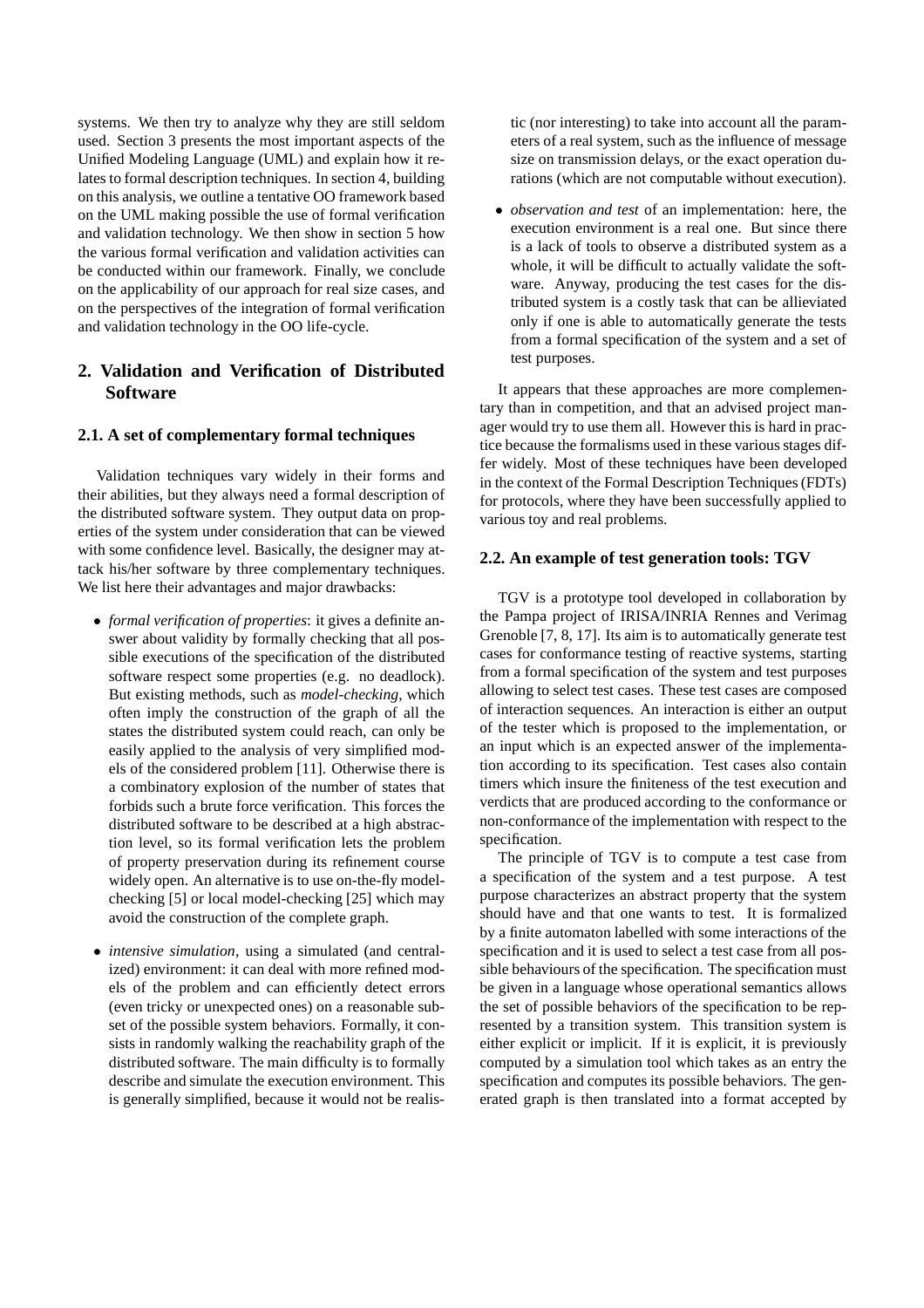TGV. Since testing only considers traces of observable interactions, internal actions are discarded and the graph is determinized. The resulting graph represents the observable behaviours of the specification on which the main algorithm of TGV can be applied.

**On-the-fly generation** allows TGV to handle very large and even infinite state graphs. The principle (see Figure 1) is to compute a test case while constructing, in a lazy strategy, a part of the graph which is necessary for the test case computation. In order to be applicable, TGV must be provided with some basic functions for the graph construction, to respectively compute the initial global state, the fireable transitions, the new global state reached from a previous global state by firing a transition, and functions to compare global states and store them in memory.



#### **Figure 1. Structure of TGV**

**Taking into account the test architecture** is an important capability of TGV. Testers often face the problem that they do not directly communicate with the implementation under test because it might be embedded into a complex system. This is the case for usual testing architectures in the context of communication protocols. An implementation is often accessible only through a dedicated service, as in the so-called "remote test method" where the tester communicates asynchronously with the implementation.

The consequence is a loss of control and observation on the implementation which should be taken into account for correct test generation. Our approach is to include a model of the architecture in the specification by adding one or several processes and to apply TGV on this modified specification. This produces tests for conformance of the implementation in its environment against the specification in a model of the environment. The drawback could be twofold: the state explosion problem, and the fact that tests would concern the complete modified specification. But this is partially reduced in TGV by on-the-fly test generation and by the fact that TGV allows the user to select tests using test purposes focussed on the sole specification under test.

### **2.3. Difficulties in using FDTs**

It is very disappointing to see that formal validation based on standard FDTs (such as SDL [4], Estelle [13] and Lotos [12]) never acceded to a widespread use in the industry, despite excellent results on most of the pilot projects where it has been used [18]. While the interest of formal techniques is widely acknowledged (at least in the context of mission-critical distributed software), their use is still deferred for various reasons:

- their learning curve is steep, because they rely on nontrivial formalisms and unusual syntaxes and semantics,
- they require the analysis to be much more accurate in the early stages (which is not necessarily a bad thing, but it is a matter of facts that few projects are prepared to pay the additional cost early),
- and there is a lack of integration of this promising technology in widely used software development methods and life-cycles.

In our experience, this last point is probably the most important one. Because standard FDTs lack basic support for modern software engineering principles, it is extremely clumsy to try to use them as implementation languages for real, large scale distributed applications. Furthermore, being fully formal implies that FDTs are based on a close world assumption, making them awkward to deal with the open nature of many distributed softwares: specifiers become prisoners of the FDTs underlying semantics choices. For example, all FDTs force a given communication semantics (multi rendez-vous for Lotos, FIFO for Estelle) upon the user, who has to painfully reconstruct the set of communication semantics needed for a given distributed system starting from the FDTs one, sometimes with a high performance cost (Estelle FIFO between protocol layers are difficult to circumvent for instance).

Using FDTs validation technology thus imposes a model rupture in the usual life-cycle: the formal model for the validation has to be built and maintained separately from the analysis and design model (expressed in e.g., OMT or UML). For example, this implies that formal validation technology may be used during the maintenance phase of a system only after a costly reverse engineering effort. Each time you make a modification in your distributed software, you have to propagate it to the separate model described with your formal description technique, and start all over again your formal validation, which is quite impracticable in the real world. Since the maintenance phase cost for large, long-live systems can represent up to 3 or 4 times its initial development cost, this is not a good point for FDTs. As a consequence, formal validation rarely passes the stage of an annex (and more or less toy) task which gets low priority and low budget.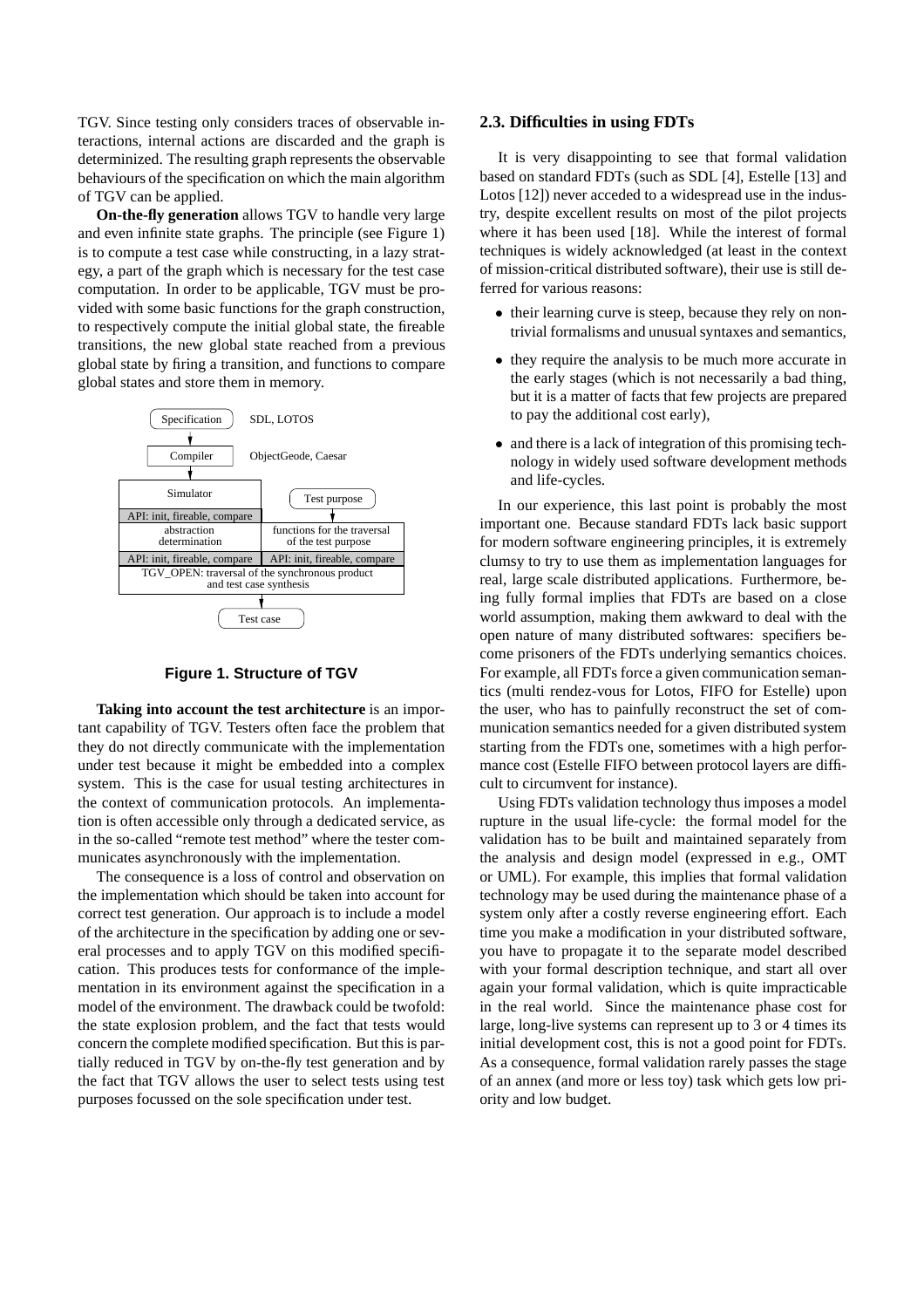# **3. The Unified Modeling Language**

### **3.1. UML: a step towards formal OO notation**

On the one hand, FDTs often are not really adequate for expressing all parts of a design. On the other hand, the various notations used by OO modeling methods have a stronger expressive power, but their semantics are not so well defined, making direct application of formal verifications impossible. Moreover methods such as the Booch [3] method, OMT [24] or OOSE [15], which were the most influential during the design of UML, each have their own notation and process (the process is the way a project is conducted following a method.) Although the corresponding notations do share many concepts, the way those common concepts are represented slightly varies depending on which notation is used, which can be a real problem for communication between people trained to different notations.

UML addresses both issues: first, it is a standard notation that can be the support for effective communication of designs. It is also a formally defined OO modeling language: indeed, UML relies upon a *meta-model* [1] which is formally defined (at least partially), while still offering the flexibility needed to model real, large scale systems.

The UML is the result of the convergence of several notations used by popular object-oriented methods. The Booch method, OMT and OOSE were the most influential during the design of UML. Initially based on a merge of the Booch and OMT notations, UML was progressively enriched with ideas coming from many other contributors (see Figure 2) and is now an OMG standard.



**Figure 2. History of the UML**

The UML defines several kinds of diagrams that provide a particular view of a system being modelized. The following sections explain some important aspects of the UML notation. A more complete introduction can be found in [9].

### **3.2. Static structure diagrams**

**Class diagrams** show the type of objects present in the system and the static relationships among them. The most important static relationships are:

- associations, which represent relationships between instances of classes. For example in Figure 3, an operator *controls* a device. Association ends have a cardinality (e.g. one operator controls zero or more devices), and may be decorated by an arrowhead to express navigability in a given direction (e.g. the operator knows about devices through the controls association.)
- generalizations, which represent the "is-a" relationships between classes.



**Figure 3. UML class diagram**

Classes are represented as boxes divided into three parts:

- the name compartment
- the attribute compartment
- the operation compartment

**Package diagrams** can be used to structure the model of a big project into smaller parts, to improve the modularity of the design. Packages can contain any kind of modeling elements, even diagrams. In the context of our simple example, we may have a first package which contains the description of devices (in terms of classes, state diagrams and so on) and a second one which contains the description of operators. The fact that an operator knows about devices through its *controls* association is directly translated into a dependency between the two packages on Figure 4.



**Figure 4. UML package diagram**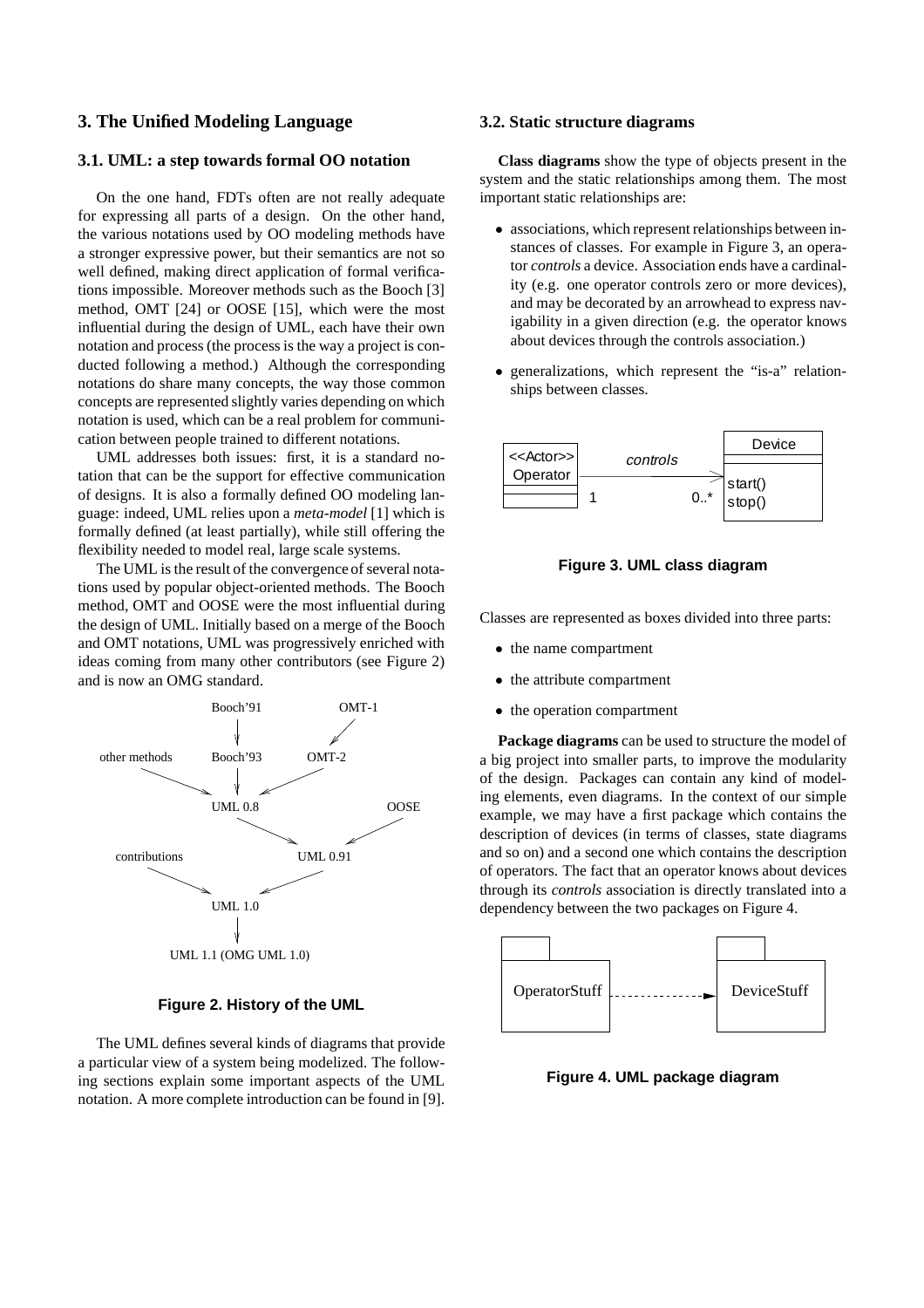### **3.3. Behavior diagrams**

**Sequence diagrams** describe an interaction between a set of objects collaborating to achieve an operation. The messages exchanged during the interaction explicitly appear on the diagram in Figurere fSequence Diagram. Objects participating in the collaboration are laid out along the horizontal axis, while the vertical axis represents time.



**Figure 5. UML sequence diagram**

**Collaboration diagrams** provide another view of object interactions. Contrary to sequence diagrams, time is not a represented by a separate axis. Instead, the collaborating objects are shown with the relationships that play a role in the collaboration (which means collaboration diagrams look like class diagrams.) Messages are placed on the relevant relationships, and are decorated with a sequence number to replace the missing time axis.



**Figure 6. UML collaboration diagram**

**Statechart diagrams** describe the evolution of an object over its life time. Figure 7 represents the statechart corresponding to the Device class. Figure 7 indicates that a device enters the *idle* state when it is initialized (the solid filled circle is the default entry), and then can be toggled from *idle* to *active* using the *start* and *stop* methods respectively.

### **3.4. Component and deployment diagrams**

A component in UML represents a physical module representing the implementation of a part of the system. Objects contained in a component provide its realization.



**Figure 7. UML statechart diagram of the Device class**

**Deployment diagrams** show how components of a system are distributed at run-time. The run-time environment is composed of a set of *nodes* connected by *links* representing the physical connection between nodes. Components are then assigned to nodes according to the configuration (deployment) chosen by the system developper.



**Figure 8. UML deployment diagram**

# **4. Bringing validation in the OO life-cycle**

### **4.1. An integrated OO life-cycle**

OOAD methods along with an OO implementation allow the same conceptual framework (based on objects) to be used during the whole software life cycle.

It should be stressed that the boundaries between analysis, design and implementation are not rigid. We advocate for extending this seamless OO development process to also encompass validation, not as a post facto task (as promoted in the classical vision of the waterfall or the V-model of the life-cycle), but as an *integrated* activity *within* the OO development process, as shown in Figure 9 where dashed arrows represent feedback from validation results. The key point in implementing this idea is to rely on the sound technological basis that has been developed in the context of formal validation based on FDTs, and to make it available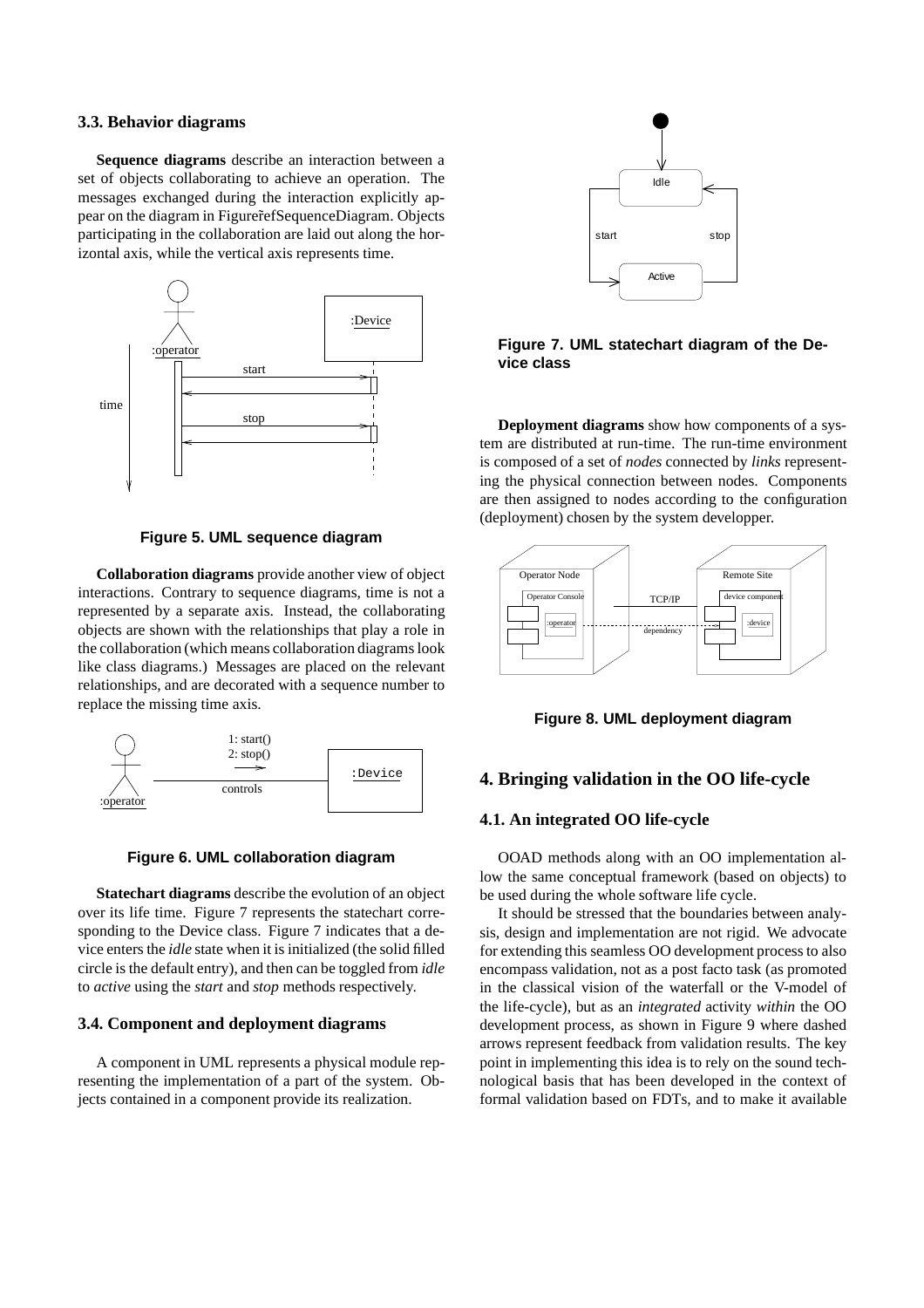to the OO designer through a dedicated framework. Our proposal is based on *UMLAUT*, a tool that can manipulate the UML representation of the system being designed.

Formal validation usually takes place on a separate simulation model of the system. This different model must be updated (and revalidated) each time the model is changed, which is both costly and error prone. Using UMLAUT, the properties of the system that are relevant to the validation are automatically exposed by directly processing its UML representation. This is possible because the UML notation has a well defined semantics, contrary to its predecessors. An equivalent UML model can be automatically produced that explicitly shows the protocol entities involved in asynchronous communications and the new system states that result from those communications.



**Figure 9. OO Life Cycle**

Once the UML model has been appropriately modified so as to fit in our validation framework called VAL-OODS (VALidation of Object Oriented Distributed Software), UMLAUT can proceed to the validation of the UML design. The VALOODS framework offers the possibility to walk through the graph of accessible states of the distributed system (accessibility graph). Concretely, it defines an abstract interface for walking through the accessibility graph. We can then conduct model checking, intensive simulation, or test cases generation by plugging the appropriate "validation engine" in the framework.

UMLAUT then generates the validation code corresponding to the modified UML model. This code can be compiled to a model checking executable, or to an intensive simulation executable. It can also be interfaced with sophisticated validation toolbox such as CADP [6]. The information available through the reactive objects makes it possible to build a transition graph of the system suitable for CADP. The API that CADP uses to build such a graph can easily be derived from the interface to reactive objects within our framework, and hence is provided by the generated code.

UMLAUT uses CDIF (CASE Data Interchange Format) as its exchange format when communicating with other parts of the development environment, which ensures interoperability and independence from CASE tool vendors. Therefore UMLAUT can become a part of the development environment while preserving the investment represented by the other tools already used in the project. As a side effect, UMLAUT can output its modifications as a CDIF file that can be imported in any CASE tool supporting this format, to see how the original UML model was transformed.

# **4.2. The VALOODS Validation framework for OO Distributed Software**

We now outline the principle of the VALOODS framework. Its purpose is to be a testbed for OO designs of distributed software. The UMLAUT tool described in the following section is dedicated to putting UML models into a form suitable for the application of formal validation technology within the VALOODS framework.



#### **Figure 10. UML class diagram of VALOODS**

The framework consists of a collection of classes (see Figure 10) together with many patterns of collaboration among instances of these classes. It provides a model of interaction among several objects that belong to classes defined by the framework. The basic abstractions in VAL-OODS are:

• Pro-active objects, that inherit from the class AC-TIVABLE and must define the methods *activable* and *action*. Pro-active objects would be run in parallel, using an interleaving semantics for their actions (the method *action* being atomic).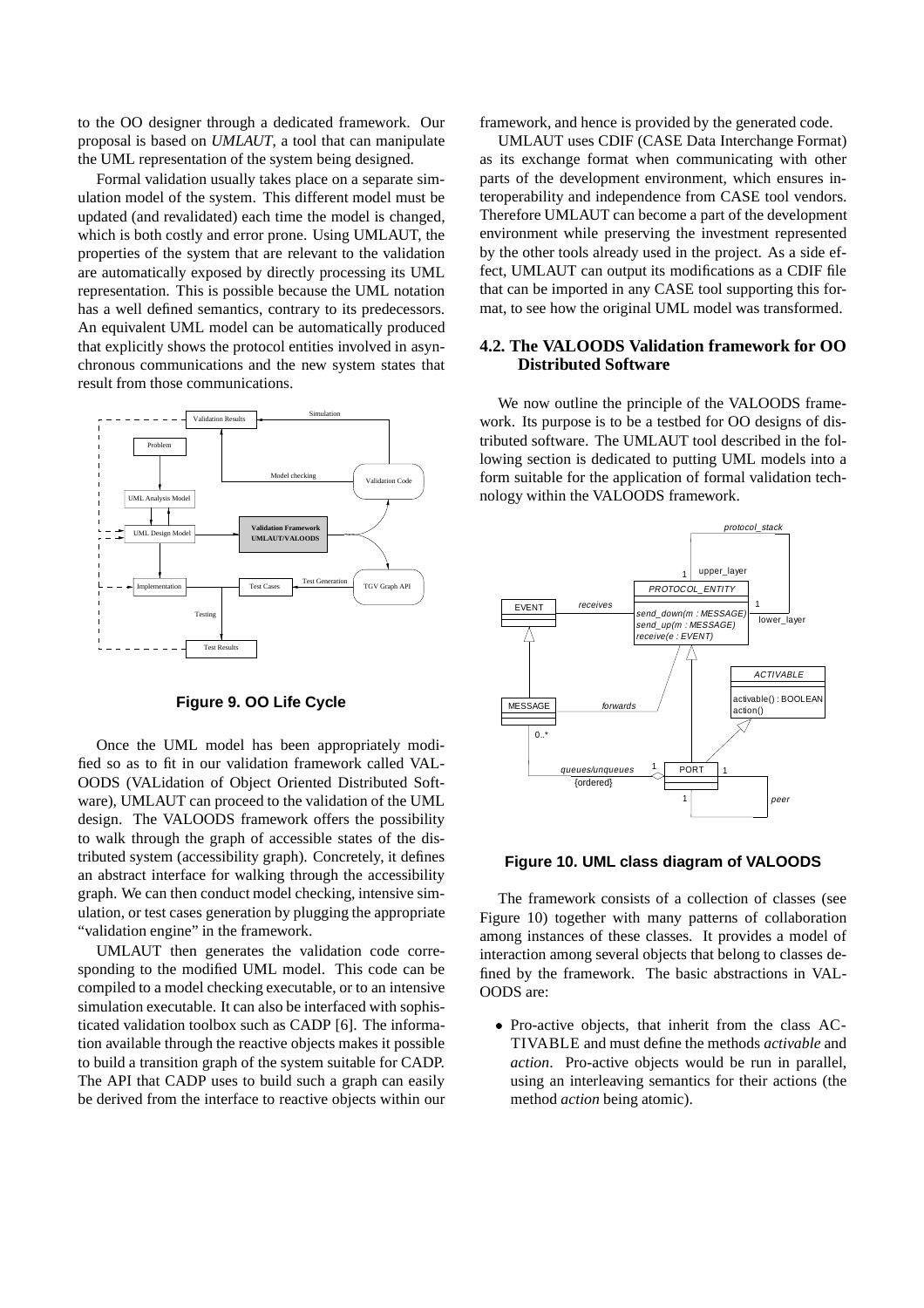- Protocol entities, that inherit from the class PRO-TOCOL ENTITY and represent any object that may communicate through the network. Protocol entities must define the method *receive (e : EVENT)* to handle events, which can be either asynchronous messages, signals, or notifications of a timer expiration. Messages can be forwarded to the upper or lower layer of the protocol stack using the method *send up* or *send down*, respectively.
- The network interfaces (modeled through the class PORT), which are a special kind of PROTO-COL ENTITY (hence the generalization relationship between the two classes) that plays the role of the bottom layer of a protocol stack. PORTS are also proactive object: the *action* method can be called to enqueue messages received from its peer to pass them to the upper layer. By calling *action* at arbitrary moments, it becomes possible to test the effect of network latency.

The idea of VALOODS is that any class that interacts with a remote site in the distributed system must be a subclass of PROTOCOL ENTITY, and will use a subclass of PORT for its remote communications. PORTS are coming in several flavors (that is, subclasses) in the VALOODS library. This is to model the various addressing schemes and quality of services (e.g. reliable, unreliable, etc.) available to the designer of a distributed software.

Once the complete OO distributed software design has been implemented in this framework, we get an accurate formal representation of the behavior of the distributed software as a whole. Furthermore we get the reversibility for free: if the design needs to be changed, it is easy to validate it again in the VALOODS framework. We no longer have to separately maintain a model of the distributed application for formal validation purposes and the application itself.

### **4.3. Making a UML model fit into the framework: the UMLAUT tool**

Now let us see how the companion tool of VALOODS, called UMLAUT, transforms the original UML model into a new one suitable for validation, where pro-active objects, protocol entities, and network interfaces appear explicitly.

The starting point of the transformation is to determine which entities may interact with another one on a remote site. This information is provided by the deployment diagram. The deployment diagram of the UML model indeed shows the physical location of each component in the delivered distributed system and the relationships among them.

Based on this information, the transformations are carried out for both the static and dynamic views of the original UML model.

#### **4.3.1 Static model transformations**

The first step is to make the VALOODS framework available within the model to be modified. This can be done by importing all VALOODS definition in the model (in a specific package for example.)

Then each class whose instances may communicate through the network is considered as the top-level layer of a protocol stack, and modifications are made according to the following rules:

- UMLAUT first adds a generalization (inheritance) relationship between each class that can have asynchronous communications with remote sites and the PROTOCOL ENTITY class, making them explicit heirs of PROTOCOL ENTITY (see Figure 11.)
- classes stereotyped as  $\langle \langle \text{actor} \rangle \rangle$  are also made heirs of ACTIVABLE, so that the behavior of the actor can be activated on demand through the *action* method.
- Since network communication are handled by instances of the PORT class, a *protocol stack* link is established between each instance of the class representing the upper layer and an instance of PORT (playing the role of the lower layer). Related PORT are connected by a *peer* link along which messages are sent.



### **Figure 11. Transformed UML class diagram**

Objects of the ACTIVABLE class provide a set of stimuli to exercise the dynamic properties of the system. An activable object is just an heir of the abstract class AC-TIVABLE, which features an entry point called *action* that may be called from time to time by, e.g., a scheduler or a transition-graph builder, provided that the method *activable* returns true. This way, a validation engine can call the *action* operation of any of the relevant objects in order to arbitrary test the system, simulating users' actions or network interfaces' behavior.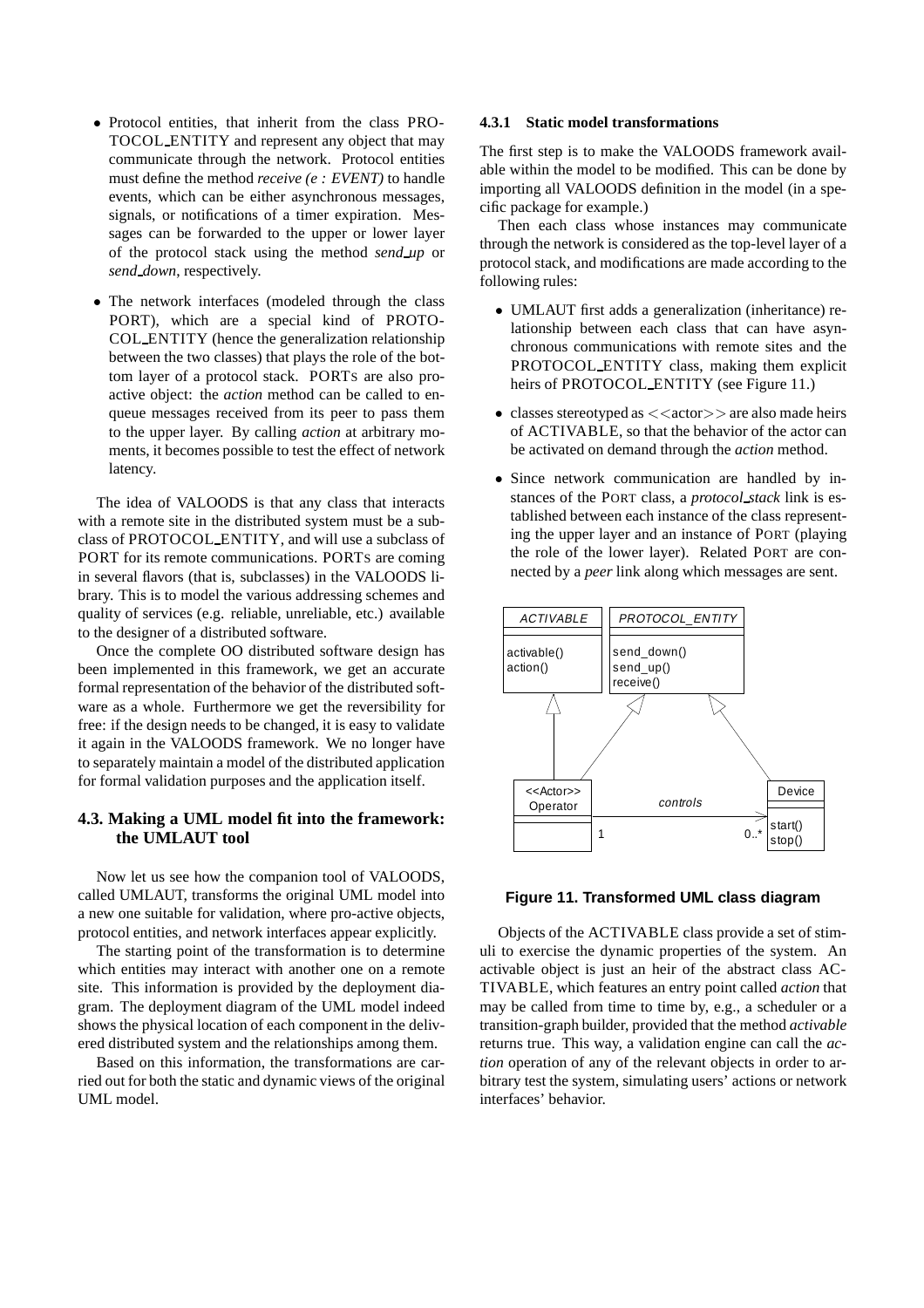#### **4.3.2 Dynamic model transformations**

The first step is to find all occurences of method invocation between objects on different nodes. Since the caller and the target objects now both inherit from the ProtocolEntity class, we will redirect method invocations by sending an appropriate message through the *send down* operation. Method invocations are to be found on state transition diagrams, where they appear as the result of firing a transition.

For each call-site, we replace the direct invocation by the construction of an appropriate message which is then sent to the lower part of the protocol stack using *send down*. Figure 12 shows how a simple call to *device.start()* initiated by the operator is actually transformed.



#### **Figure 12. A call to device.start**

The second step is to produce the state transition diagram corresponding to the *receive* method of *Reactive* objects, which is the "engine" of the automaton associated to protocol entities. It fires transitions (i.e. calls the relevant method) depending on both the received event type and the state in which the object is when the *receive* method is invocated. The implementation of such a method thus needs a double dispatch operation that has several well-known implementation methods (see e.g. the *State* design pattern from [10]).

### **4.4. Generation of validation code**

To be able to apply validation techniques to the transformed UML model, this model has to be made executable. UMLAUT is also in charge of generating the code once all the necessary transformations have been realized. This is done by walking through the connected graph stored in UMLAUT in the form of instances of UML Meta-Model classes. The principle is very similar to the generation of implementation code as can be performed by various CASE tools, except that the code is produced specifically for validation purposes.

UMLAUT is written in the Eiffel [21] language. We also have chosen Eiffel as the output produced by UM-LAUT when it generates code. An important feature of Eiffel is its builtin support for assertions. Hence the validity constraints defined on the model and the pre- and postconditions directly map to Eiffel assertions whose violation can be trapped by the Eiffel execution environment.

The mapping between transitions of the UML dynamic model and methods of an OO language such as Eiffel is obtained according to the following rules:

- the events triggering the transitions become the names of the methods.
- the starting state, plus optional conditions on the event parameters or other conditions on local variables, can be specified in a precondition attached to the method definition.
- the arrival state can be specified in a postcondition.
- the method body must be implemented in such a way that it guarantees the post-condition. If the body only consists of simple actions, these actions can be directly written on the transition labelled by the method name. When the body is more complicated, it can be described by a sub-machine that is executed when the transition is fired (execution of a sub-machine is shown by entering a state representing this sub-machine.)

Below is the Eiffel code implementing the Device class whose statechart was given in Figure 7. Since there were only two states, a simple boolean attribute was used.

Pre-conditions and post-conditions are expressed with the *require* and *ensure* keywords respectively.

```
class DEVICE
creation
   make
feature
   is active : BOOLEAN -- state
   make is
      is_active := FALSE
          default transition
   end -- make
   start is
      require<br>device_is_idle
                           : not is_active
      do
         is_active := TRUE
      ensure
         device is active : is active
      end -- start
   stop is
      require
         device_is_active : is_active
      do
         is active := FALSE
      ensure
      device_is_idle : not is_active<br>end -- stop
      end -- stop
end -- DEVICE
```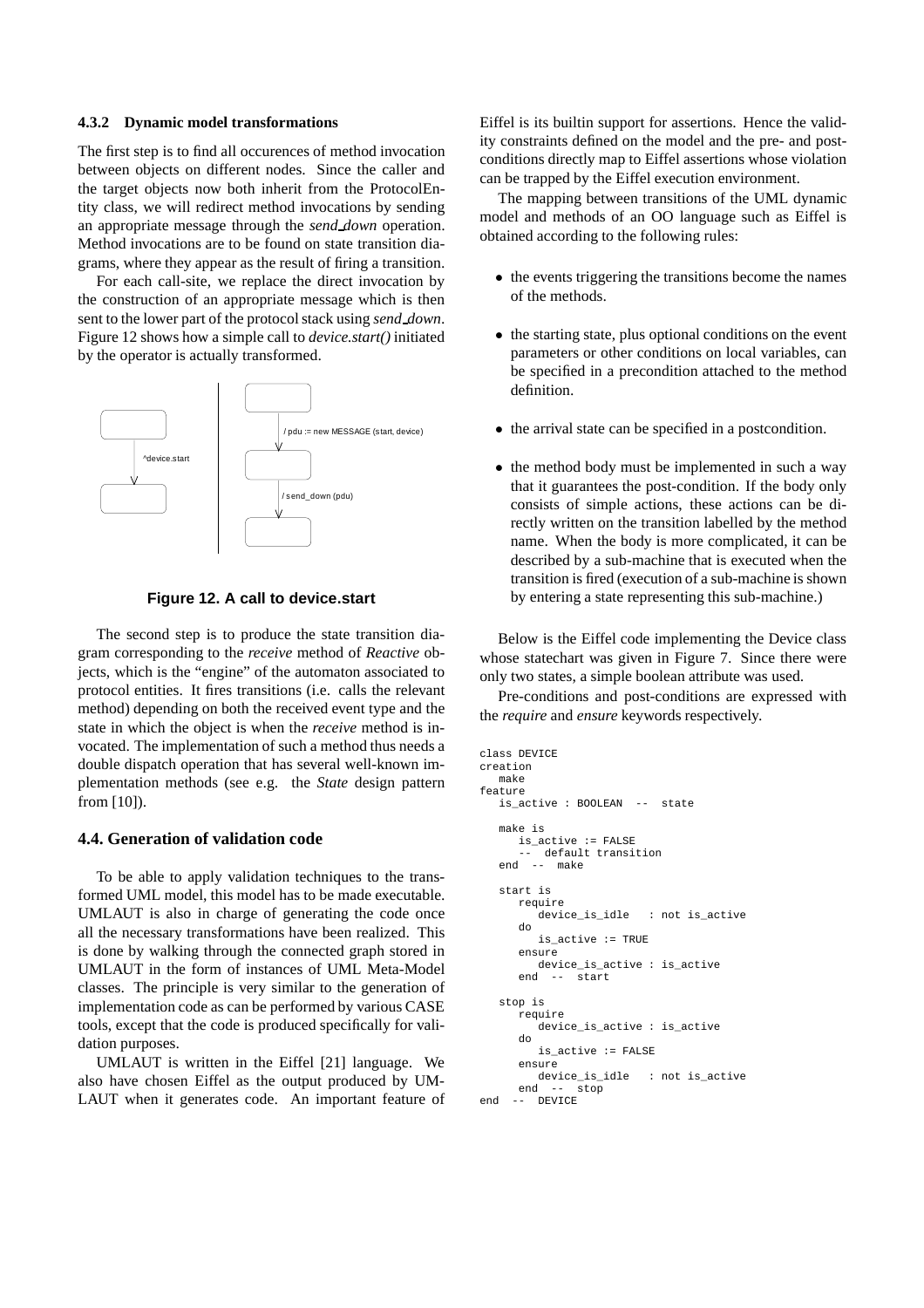# **5. Applying validation techniques to the UML model**

Within the VALOODS framework, a validation process may be carried on a seamless way. Since our system can now be compiled to a reactive program offering a set of transitions (guarded by activation conditions) located in the activable objects, we have many opportunities to apply the basic technologies that have been developed in the context of FDT based formal validation.

# **5.1. Model-checking**

If we want to try the model-checking road, we can use a driver setting the system in its initial state and then constructing its reachability graph by exploring all the possible paths allowed by activable transitions. The only problem is to be able to externalize the relevant global state (made of the states of the various objects in the system, plus the state of the communication queues). We basically solve this problem by leveraging the Memento pattern [10].

The main drawback of this approach is that global state manipulations (comparison, insertion in the table, etc.) are then very costly operations that could compromise large scale model-checking.

### **5.2. Intensive Simulation**

For larger systems, an intensive simulation (randomly following paths in the reachability graph) would probably be a more fruitful avenue. Running such a simulation involves the use of a scheduler object implementing a redefinable scheduling policy among the activable transitions (e.g., random selection).

It is also possible to observe the system, using an observer, as in Veda [16]. An observer is a program which permits to catch and analyze informations about execution. It can see every interaction exchanged in the system, and also every internal state of a module.

A protocol sequencing error is detected as a precondition violation on the observer (such an error is detected e.g. when the PORT corrupts data). The execution environment then allows the user to precisely locate and delimit the responsibility of the error, by providing him with an *exception history trace* including a readable dump of the call stack.

Ideally, when the scheduler has driven the system into such a faulty state, it should be possible to transpose the trace (which may not be easy to read) into an equivalent UML interaction diagram (a sequence diagram or a collaboration diagram) representing the critical scenario. This interaction diagram could even be integrated in the original UML model of the system for documentation purposes, providing the designer with a diagnosis of the problem in the notation that they are familiar with. This feedback allows for correction of the UML design so as to solve the problem, as outlined in Figure 9 where dashed arrows represent feedback.

#### **5.3. Test generation with TGV**

TGV was first developed in the context of conformance testing of telecommunication protocols. So it is based on standard languages of the domain and thus is applicable to specifications written in SDL [4] or LOTOS [12] and can produce test cases in the TTCN language. Nevertheless, it is relatively independent of any language because it manipulates common models like automata and "transition systems" which are used to represent the possible behaviours of specifications, test purposes and test cases.

The output of TGV is a test case which is given by a graph in an ad hoc format. We can translate this test case into TTCN. In the context of telecommunication protocols, it is important to make this translation as TTCN is the de facto standard for writing test cases. Translating our test cases in another format is quite easy. For example, we can envisage to translate test cases into C code.

On-the-fly generation has already been applied successfully in the context of LOTOS specifications using the CADP toolbox from Verimag [6]. In the context of SDL specifications we have also applied on-the-fly generation using an open version of the ObjectGEODE simulator from Verilog [2] which offers an API with state graph construction functions as described above. In this case some libraries of CADP are also used for graph storage. VAL-OODS is currently being improved to provide the API required by TGV.

The VALOODS framework should also allow automatic generation of tests to catch improper behavior of an implementation with respect to its specification requirements. Indeed, all the necessary information is accessible from within the framework, as mentionned in section 4. The role of VALOODS/UMLAUT is then that of a bridge between TGV and the UML model of the system being designed.

TGV is very efficient because its algorithms are based on efficient algorithms coming from the model-based verification domain. In this domain, there are algorithms whose purpose is to check that a specification satisfies a property given by a logic formula or by an automaton. Some algorithms are based on traversal of the state graph. If the property is not satisfied, some tools provide a diagnosis sequence. The algorithm of TGV adapts this principle. Searching a sequence of the specification which satisfies the test purpose can be seen as producing a sequence that characterizes the non satisfaction of the negation of this test pur